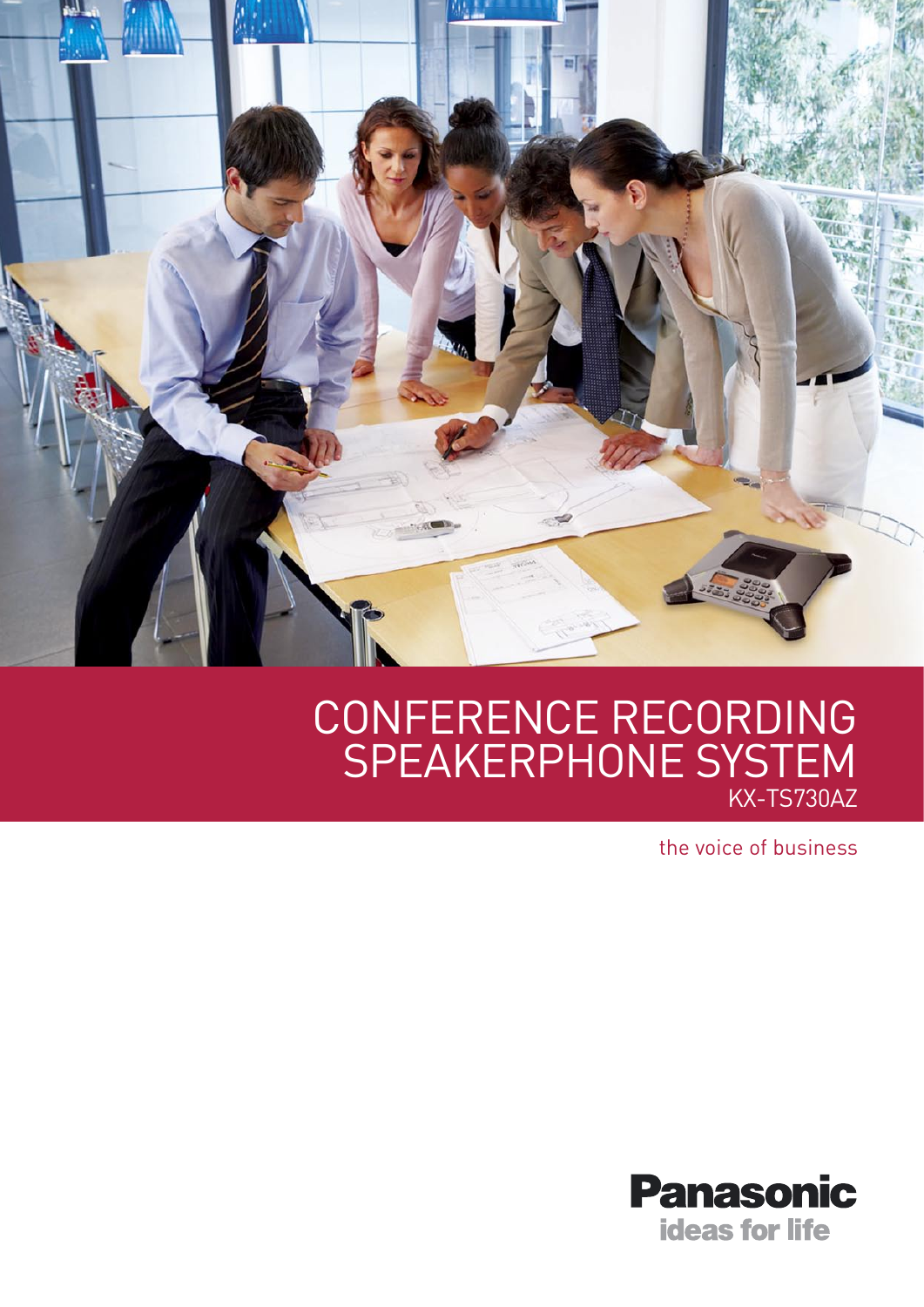# BETTER MEETINGS



### Super-Sensitive, High-Fidelity Conference Recording Speakerphone

Have you ever tried recording an important meeting with members in distant locations and ended up with a recording so poor that you couldn't understand what was said? Well, Panasonic has solved your problem with the super-sensitive, high-quality KX-TS730AZ Conference Speakerphone. The KX-TS730AZ lets you conduct crystal-clear meetings by simply connecting it to an analogue phone line or PBX extension. New functions like high performance microphones and high-precision echo cancellers ensure that your company's long-distance communication sessions get recorded in their entirety with clear, sharp sound. Since you don't have to worry about your communication system anymore, you can fully concentrate on your meeting.

### The Panasonic Recording Function Solves Problems in a Variety of Situations

### **Project meetings between companies and branch offices.**

Teleconferences can be easily set up because the recording function is always ready. During the conference, all participants can concentrate on the discussion because no one needs to worry about taking minutes. The conference content can also be divided into as many as 64 items, simplifying the task of writing up the minutes at a later time. Since the content is recorded, the conversation can be listened to any number of times and can be recorded onto other media.

#### **Corporate communications between head office and branches.**

Important meetings to explain new products or announce company policies can be recorded so that anyone who was not able to attend can listen to them later. Since the recording preserves the actual mood of the meeting, it is easy to ensure full understanding of the corporate announcement - word for word.

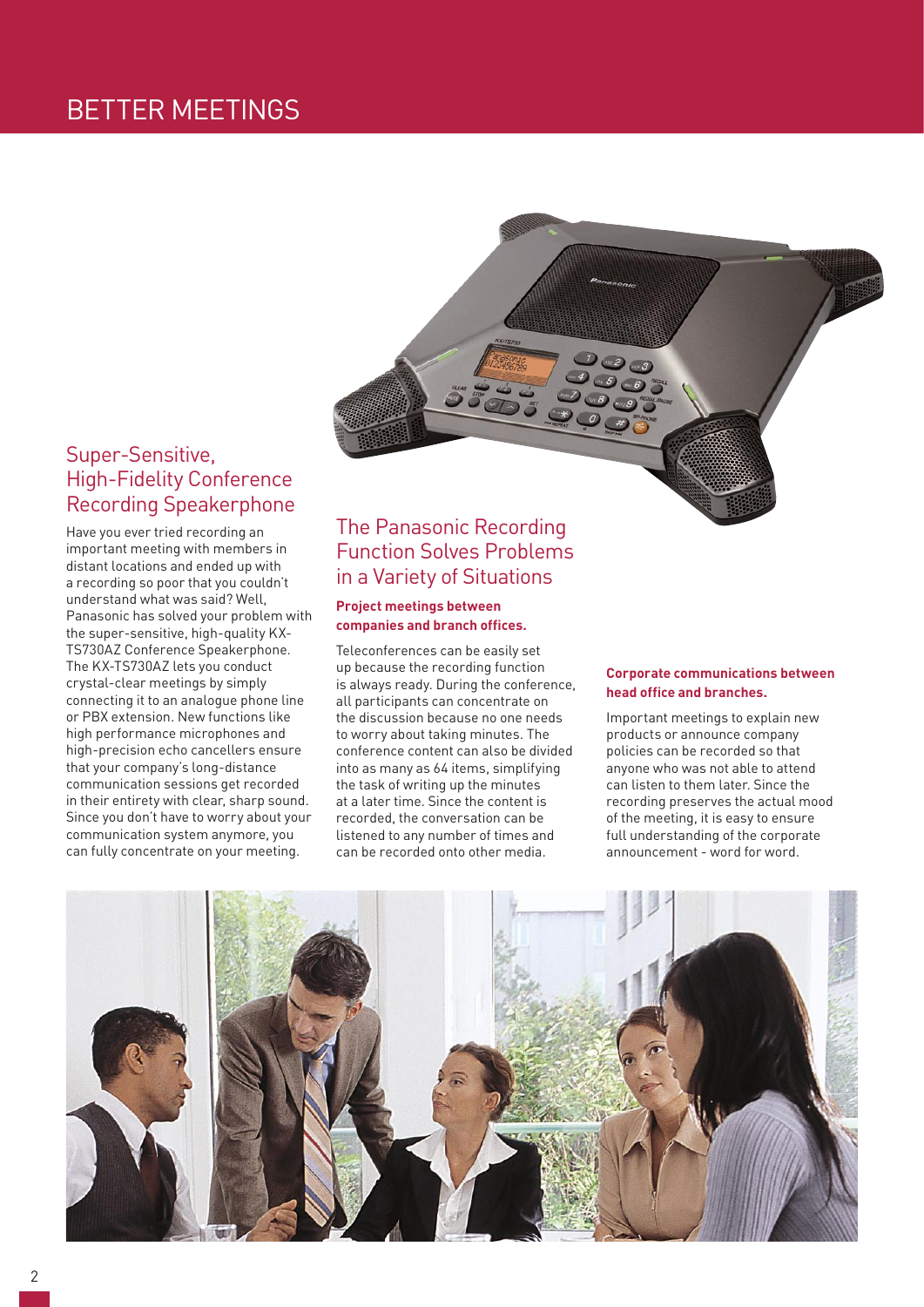# CLEARER AND EASIER TO HEAR

### Complete Recording Of Meetings - Up To 20 People

### **Highly Sensitive Mid-Side Microphones**

The KX-TS730AZ microphone unit consists of four sets of paired microphones, making a total of eight, that collect sound in 360 degrees. This eliminates recording gaps even in meetings of around 20 people. Two highly sensitive Hyper Cardioid Microphones, each with different performance characteristics, work together as a pair.

#### **Microphone Coverage**

Microphone coverage: about 40m<sup>2</sup>. This is only intended as a guideline. Coverage may vary depending on the usage environment and other conditions.



### Super-Clear Sound Reproduction

### **High-Performance Neodymium Speaker Unit**

The magnetic flux density and ferromagnetic power of the neodymium magnet used in the KX-TS730AZ far exceeds those of conventional ferrite magnets. This heightens the speaker response to produce truly crisp, clear playback sounds. No more having to strain just to hear what was said, or playing back the same portions repeatedly to figure out the conversation.

## Sound-Distorting Echoes Suppressed

### **High-Precision Digital Echo Cancellers**

To control echoes in the KX-TS730AZ, isolated echo cancellers are provided for each of the four microphone pairs. Echo remnants are further checked by noise reduction and echo suppressors to transmit ultra-clear sounds. A circuit echo canceller is also provided for the receiving side. This combines with the noise reduction and echo suppressors to boost clarity even more during reproduction, boosting the quality of recorded meetings or lectures significantly.

### Optimal Sound Pick-Up

#### **Auto Mic Selection**

The direction of the person speaking is detected, and the sensitive Hyper Cardioid Microphones are automatically selected to optimise the sound-collecting conditions. You get clearer sounds and less noise.

### Even Tiny Sounds Are Easy to Hear

#### **Two-Way Noise Reduction**

This function reduces environment and line noise on both transmitting and receiving sides. This lowers offensive noises to make sounds even clearer, so even minute sounds are easy to hear.

### Extended, High-Quality Conference Recording

### **Auto-Recording Level Adjuster & ADPCM Recording**

Even when the volumes of the transmitting and receiving sides change, the recording level is automatically optimised. Also, in addition to the long recording time capability of up to 120 minutes, ADPCM digital recording ensures high sound quality with minimal noise.

### Rich Sound with Minimal Distortion

### **Efficient Digital Amplifier**

Enjoy rich playback sound with minimal noise and distortion. The KX-TS730AZ suppresses the noise that often affects small signals in the input stage of conventional analogue circuits. Sounds in the range of the human voice are efficiently picked up, and a high-output digital amp keeps them crisp and clear.